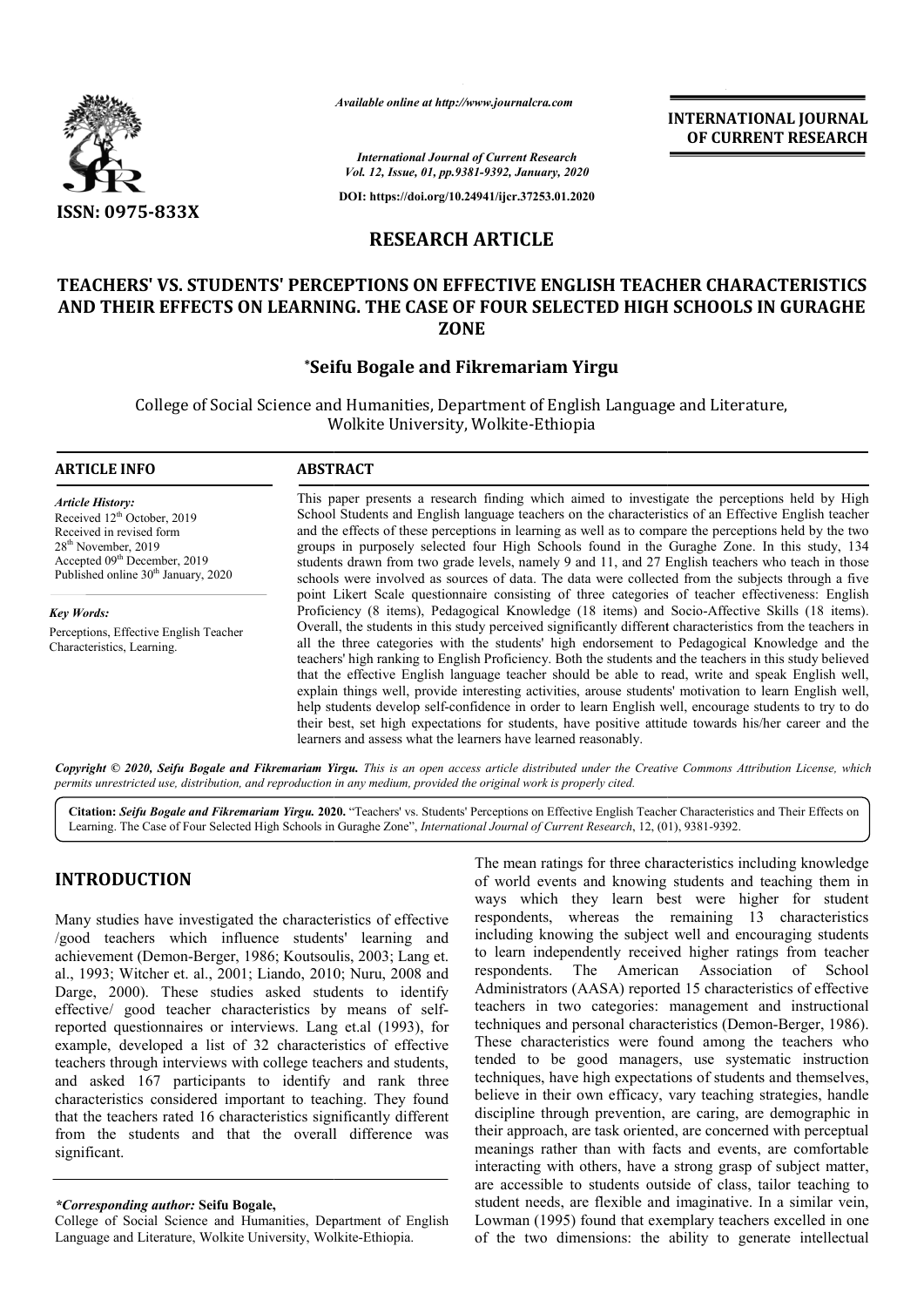excitement and interpersonal rapport in students. To confirm this study, Lowman (1996) further investigated 500 teaching awards nomination letters from the students at the University of North Carolina, Chapel Hill, and found 39 descriptors of effective teacher characteristics. Even though all but six of the 39 descriptors fit into the two dimensional model of effective teachers, Lowman argued that the data better fit when two more dimensions of motivation and commitment were added to the two dimensional model. The four dimensions found in order of weights were *intellectual excitement* (16 items), *interpersonal concern* (10 items), *effective motivation* (7 items), *commitment to teaching* (2 items,) and *others* (4 items). In order to better understand the characteristics of effective teachers, efforts were made to find constructs in a long list of effective characteristics. Witcher *et al*. (2001) examined preservice teachers' perceptions about the characteristics of effective teachers by asking the participants to identify, rank, and define three to six characteristics that excellent teachers possessed. They found a total of 125 characteristics which were classified into the following six categories in order of endorsement rate: student-centeredness( 79.5%), enthusiasm for teaching(40.2%), ethicalness(38.8%), classroom and behavior management (33.3%), teaching methodology(32.4%), and knowledge of subject(31.5%). Among the demographic variables, gender made the strongest contribution to the participants' responses with females endorsing learnercenteredness and males endorsing classroom and behavior management.

In our country, Nuru Mohammed (2008) conducted a study to explore English teachers' conceptions of the good teacher. Data for the study were obtained from 57 teachers of English drawn from seven high schools in Addis Ababa by means of questionnaires. The study revealed that the teachers were more likely to describe the attributes of the good teacher in behavioral terms. Good teachers were perceived as *task oriented*, *well organized*, *well prepared*, and *punctual for classes*. Definition of the good teacher that emphasized intellectual capacity and professional competence represented the second most frequent kind of description of the effective teacher. Effective teachers were also perceived to be those who know a great deal of the subjects they teach and who constantly strive to learn more about their subject. Similarly, a study conducted by Darge Wole (2000, cited in Nuru, 2008)) has provided valuable information about the perceptions of high school students in Ethiopia. In the study, Darge surveyed the perceptions of students in terms of what they considered desirable characteristics of English and Math teachers. In the study, 43 students drawn from three grade levels, viz., 9, 10 and 11 served as sources of data. Data on students' views were elicited through interview. One major finding was that students held a clear view of what constitutes a good and a bad teacher with the list of characteristics disliked by students being longer than that they liked. Regarding teacher characteristics the students liked, the study revealed the following: *activityorientedness, responsiveness, expressiveness and supportiveness*. The students were also able to associate bad teachers with one or more of the following characteristics: *derisiveness, incompetence, abuse of class time, poor classroom management, restrictiveness, and bias against female students, wrong pace, punitiveness and nonresponsiveness.* In sum, the studies on effective teacher characteristics summarized above revealed that some of the characteristics of teachers are universal and others are group dependent.

However, the studies which focused on this issue are either on perspectives of teachers or learners and there is almost no any particular study has been conducted locally about the characteristics of effective English language teachers from the perspectives of both teachers and students. So far the studies locally undertaken in the area, (e.g. Nuru, 2008 and Darge, 2000), are insufficient and limited in their nature as they were conducted at one point in time and did not involve participants from all parts of the country, and as such could not claim any measure of generalizability. In other words, these studies were conducted at few secondary schools found in Addis Ababa and as a result, they could not represent the views of teachers and/or students of other high schools like that of the Guraghe Zone Secondary Schools, in which the study is going to be undertaken. Keeping all these in view, the purpose of this study was to investigate students' and teachers' perceptions of an effective English teacher characteristics and their effects on learning the language in a specific secondary school settings by replicating what previous researches have revealed about the issue and to suggest possible ways on how learning and teaching English as a foreign language can be better in a high school setting.

**Statement of the Problem:** Teachers in general and English language teachers in particular play a fundamental role in their students' learning and academic achievement. As previous researches have revealed, effective and efficient learning on the part of the students highly depends on teachers and the actions they take in their classes (Markley, 2004). The way teachers behave and the methodologies they exploit in their teaching, to a large extent, depend on their perceptions of effective teaching and their beliefs about teacher efficacy (Ghaith & Shaaban, 1999). It also affects the way they understand and organize instruction (Chacon, 2005). Therefore, the teachers' perceptions of an effective teacher can highly influence their teaching and as a result their students' learning (Dembo & Gibson, 1985; Goddard, Hoy, & Hoy, 2000). Students also bring their own beliefs about learning and their perceptions about effective teachers into classroom and their beliefs seem to have obvious relevance to their expectations of the course (Hurwitz, 1988).

The classroom climate affected by the teacher has a major impact on students' motivation and attitude towards learning, that is to say, for teachers, having been equipped with pedagogical and professional characteristics would not be enough to establish a positive, learnable, and teachable classroom climate. Specifically, the factors that best facilitate student learning are considered to be the ones that are described as being purposeful, task-oriented, relaxed, warm, supportive, and has a sense of order and humor in an integrated sense (Kumaravadivelu, 1992). He also speaks positively of other factors facilitating students' learning in a positive manner such as mutual respect and rapport, etc. all of which stem from conveying to students that you understand, share, and value their feelings as individuals on a whole range of matters and experiences, academic, social and personal. Such a climate fosters learning and motivation of students and their attitudes toward the learning process. In spite of what previous studies have revealed, there is still much we need to know about this issue in some details. Reflecting back to our own experiences as students and/ or teachers, we remember that many of the high school students' performance in the English classroom is very poor or low compared to other school subjects. Besides, many students have low interest for the language and do not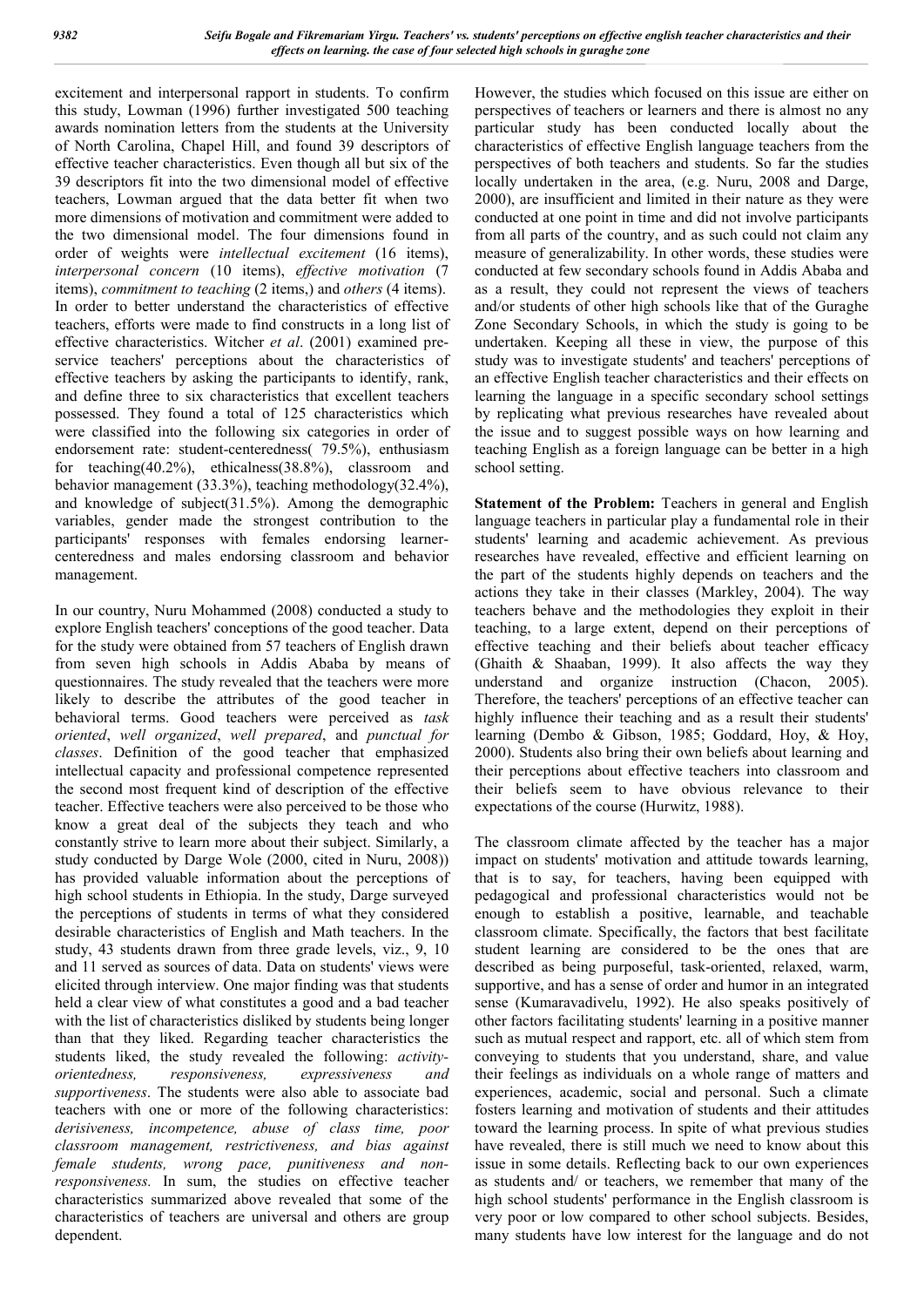like learning it, and even regard it as a difficult subject. This may possibly be attributed to their perceptions of teacher factors which can be translated in terms of English proficiency, pedagogical knowledge and socio-affective skills which in turn affect their attitudes, interests and motivations towards the language. But, we are not sure if situations have changed. Neither is it clear whether the relevant perceptions of teachers and students are significantly differ or are highly similar. Moreover, *for Guraghe Zone high school English language teachers and students, perceptions of this matter have never been assessed before*. With these reasons, the researchers would like to sort out what an" *effective English teacher*" truly is in the respondents' opinions in order to bring about improvements in teaching and learning English as a foreign language and enhance students' achievement in English language.

#### **To this end, the following research questions are formulated to guide this study:**

- What are effective English language teachers like in the eyes of Guraghe Zone secondary schools' students?
- How do teachers perceive effective English language teacher characteristics?
- How do teachers' and students' perceptions of effective English teacher characteristics differ from each others?
- What effects do teachers' and students' perceptions of effective English teacher characteristics have on students' learning the language?

#### **Objectives of the Study**

**General Objective:** The main objective of this study was to investigate teachers' and students' perceptions on effective English language teacher characteristics and their effects on students' learning in the Guraghe Zone Secondary Schools.

#### **Specific Objectives**

#### **More specifically, the study was intended:**

- To examine the teachers' characteristics which the high school English language teachers and students consider important in order to define the effective/ best English language teacher from whom they can learn best; and
- To compare the perceptions of teachers and students about effective English teacher characteristics and the effects of these perceptions on students' learning English.
- To suggest some possible ways, based on the findings of the study, on how teaching and learning English as a foreign language can be better in secondary schools found in the Guraghe Zone.
- To raise teachers' and students' awareness on the desirable characteristics of an effective English language teacher should possess and the effects of their perceptions on teaching and learning English.

**Significance of the Study:** If this study becomes successful, the findings will have an important significance for teachers, students and researchers:

 Teachers can check the appropriateness of their beliefs about foreign language teaching and learning based on current research and their colleagues' beliefs. In addition,

they can understand what their students expect from them and develop their pedagogical techniques through reflection on teaching, which will in turn enhance the complex process of teaching and learning. It will also help the teachers to improve the quality of their teaching in order to meet their students' various needs.

- Students can understand their teachers' beliefs and change their erroneous (wrong) beliefs about foreign language teaching and learning. In addition, it provides the learners with an opportunity to have their say and express their expectations of an effective teacher from whom they learn best.
- For researchers, the current study will provide some valuable information by contributing its share to the literature that can pave the way for further researches and findings.

**Literature Review:** In this section of the paper, the related literatures that have connection to the study will be discussed in some details in order to support the study.

**Definition of Effective Teachers:** An effective teacher has been defined as "the *one who conducts effective teaching which produces beneficial and purposeful student learning through the use of appropriate procedures*." (Diamond; 1998 cited in National Board for Professional Teaching Standards, 2008). Neil (1991) states that defining an effective teacher involves two important components in teaching and learning process called *"teacher knowledge of the subject to be taught*" and *"skill in how to teach that subject."* It is intuitively obvious that effective teachers must possess a professional knowledge base and exhibit knowledge of the subject matter. Successful teachers have a lot of instructional strategies and techniques that reflect their knowledge of the subject. He also indicates that because learning is a voluntary activity, the teacher's job to "sell" ideas to the students is very hard if he/she cannot "sell" those ideas in an interesting way. Therefore, when the teacher shows enthusiasm about his/ her topic, he/she persuades the students that the topic is important. Additionally, Kyriakides, Campbell, and Christofidou (2002) point out that effective teachers need to possess adequate quantity of instruction, organize and manage the classroom environment, effectively use instructional time, structure instructional materials, give students practice and application opportunities, provide good classroom climate, and have enough subject knowledge, knowledge of pedagogy, teaching beliefs, and teachers' self-efficacy.

From the above definitions, it is understood that an effective teacher displays a wide range of skills and abilities that lead to creating a learning environment where all students feel comfortable and are sure that they can succeed both academically and personally. An effective language teacher is not characterized merely by the factors of knowledge or teaching skills, but also the communication skills and the relationship the teacher has with students.

**Characteristics of Successful Teachers:** Successful teachers are thought to have high expectations for their students. They also interact with their students in an enthusiastic and optimistic way. They are believed to be realistic about the potential differences between high and low achievers and recognize that teacher who maintain a rigid or stereotyped perception of students are likely to a damaging effect on the performance and self-worth of their students (Ornstein, 1995).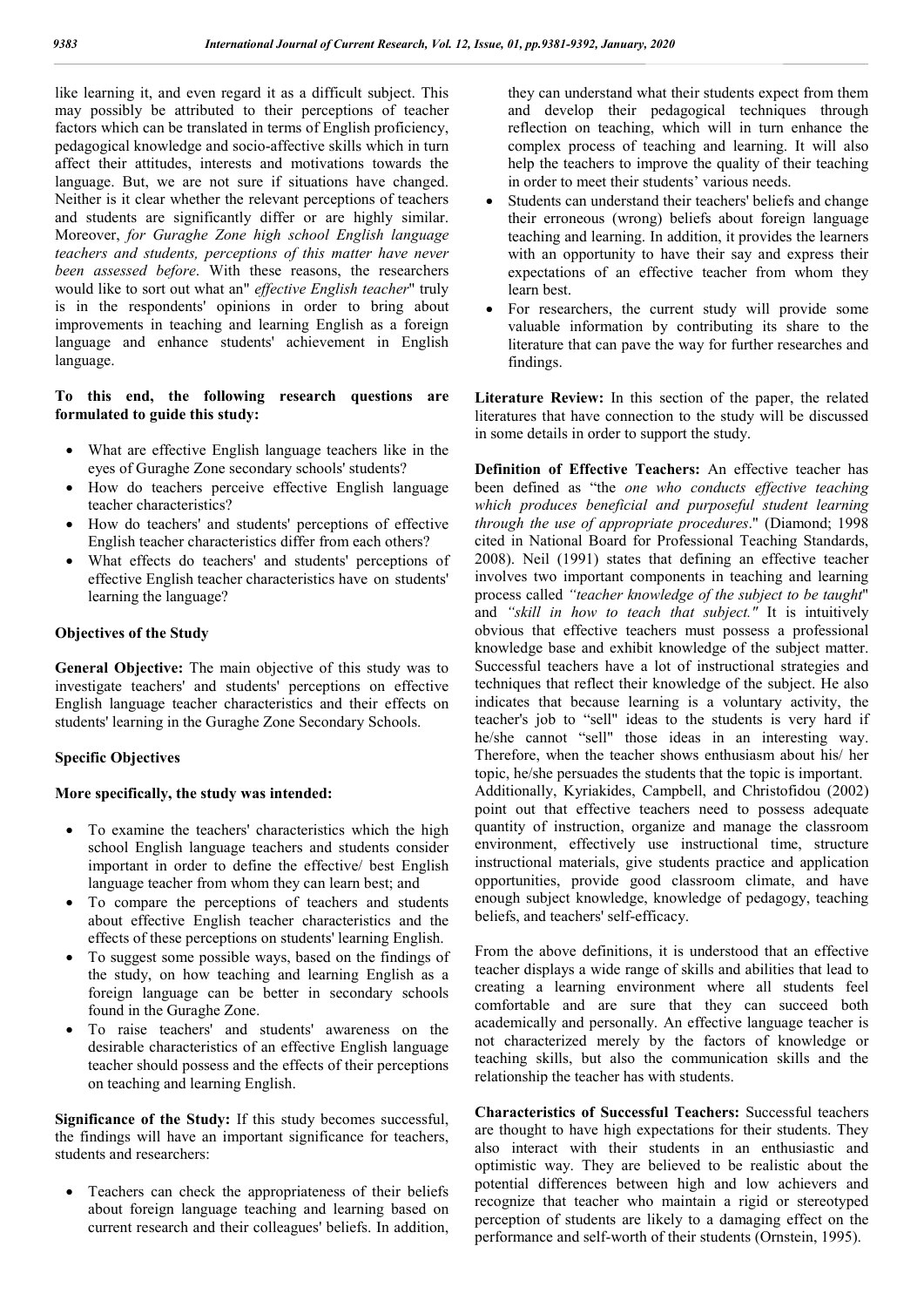Stronge (2002) also identified the qualities of effective or successful teachers as follows: Effective teachers care for the student first as a person, and second as a student. They continually demonstrate respect and understanding, along with fairness regarding race, cultural background, and gender. Students' perceptions of teacher effectiveness emphasize racial impartiality with equitable treatment of all students. Thus, effective teachers offer all students opportunity to participate and to succeed. Effective teachers use a wide variety of strategies to interact with students. However, the basis for these interactions goes beyond the four walls of the classrooms. Teachers who are aware of their own style of interacting with their students are able to provide a more favorable learning environment for all students. Through social interactions with students, teachers are able to individually, realistically, and successfully challenge each student to succeed. The teacher's enthusiasm for teaching, learning, and for the subject matter has been shown to be an important part of effective teaching, both in supporting positive relationship with students and in encouraging student achievement.

Research indicates that effective teachers have residual positive effects on their students' willingness to work to their potential and beyond. Consequently, less effective teachers may actually extinguish students' interest in the subject. Good teachers realize and deal with the fact that some students prefer to sit quietly on the side; however, they do not stop involving them. Effective teachers truly believe that all students can learn-it is not a slogan. These teachers also belief that they must know their students, their subject, and themselves, while continuing to account for the fact that students learn differently. Through differentiation of interaction, effective teachers reach their students and together enjoy their success. By finding a way to motivate a student to learn, a teacher contributes to a student's evolving attitude toward a particular subject or activity. In other words, the teacher can bring out the best in that student. An effective teacher recognizes that students vary in their motivation levels. An effective teacher knows how to support intrinsically motivated students and seeks ways to provide extrinsic motivation to students who need it. Motivating students consists of making students receptive to and excited about learning, as well as making them aware of the importance of learning itself. By establishing positive attitudes and perceptions about learning, the effective teacher makes the learner feel comfortable in the classroom. As a particular example of establishing positive attitudes, teachers who provide mastery-learning techniques for their students improve the attitudes of their students. They also increase academic self-concept, interest in the subject area, and the desire to learn more about the subject. In line with this fact, Laine(1978), in his study, introduced teacher competence and orientation as new variables when investigating the motivation of secondary and basic school students in Finnish toward English. One of his findings shows that the teacher was among other variables which proved a powerful factor in increasing student motivation. This study shows that the role of teachers in second/ foreign language classroom is important in relation to student motivation. In addition, teachers of second or foreign language could be a good example for students to improve their speaking ability in the target language. Gardner and Lambert (1972) also ascertained that "teachers' personalities can certainly affect the attitudes and motivation of students"(p.9). Student motivation and teachers' behaviors were indeed related to each other.

Effective teachers invest in their own education. They model to their students that education and learning are valuable by taking classes and participating in professional development, conferences, and in service training. Additionally, they also discuss their participation in these activities with students in a positive manner. Effective teachers learn and grow as they expect their students to learn and grow. They serve as powerful examples of lifelong learners as they find ways to develop professionally. In sum, effective teachers exude positive attitudes about life and teaching. They do not make excuses for student outcomes; they hold students responsible while also accepting responsibility themselves. Another element of professionalism often cited as part of effective teaching is a teacher's reflective practice, careful review of and thoughtfulness about one's own teaching process. The role of reflection has been described repeatedly in studies of teacher effectiveness. Effective teachers continuously practice selfevaluation and self-critique as learning tools. Reflective teachers portray themselves as students of learning. They are curious about the art and science of teaching and about themselves as effective teachers. They constantly improve lessons, think about how to reach particular children, and seek and try out new approaches in the classroom to better meet the needs of their students.

**Qualities of Effective Teachers:** Lowman (1997) describes two main dimensions of effective college teaching that come up in his study. According to his model, teaching effectiveness is a product of two distinct dimensions. The first is the instructor's ability to stimulate intellectual excitement in the classroom. Fundamental to this ability is the clarity of lectures and their emotional impact on students, as well as the instructor's knowledge, organization and flexibility. The teacher has to provide students with intellectual excitement (enthusiasm, knowledge, inspiration, humor, interesting viewpoint, clarity, organization). Perhaps equally significant in terms of teacher effectiveness is the use of psychology in the classroom. It is related to interpersonal concern/ effective motivation such as concern, caring, availability, friendliness, accessibility, helpfulness, encouragement, and challenge. An effective teacher is the one who promotes positive student emotions by fostering critical thinking and creativity, showing sensitivity to students' feelings about the course material, and promoting an atmosphere of respect.

In addition to what has been discussed above, Clark ( 1995) presents many qualities of effective teachers he got from his research using student evaluations, trained observers in classrooms, verbal reports by teachers and students, and the training of teachers in specific teaching skills. First, effective teachers should communicate their own knowledge and appreciation of the subject matter to make students feel that they have learned something valuable, and that the course has contributed to their knowledge, awareness, and intellectual curiosity. Students should also be intellectually challenged and stimulated to think for themselves, and have opportunities to develop competencies characteristic of the discipline. Second, effective teachers should carefully plan and organize the lesson in a coherent manner. The next quality related to cognitive aspects of effective teaching involves techniques that are used to explain concepts and principles clearly, so that students understand the individual thoughts and ideas being presented. Another quality that contributes substantially to the achievement of cognitive learning concerns voice and other characteristics associated with the quality of presentation by a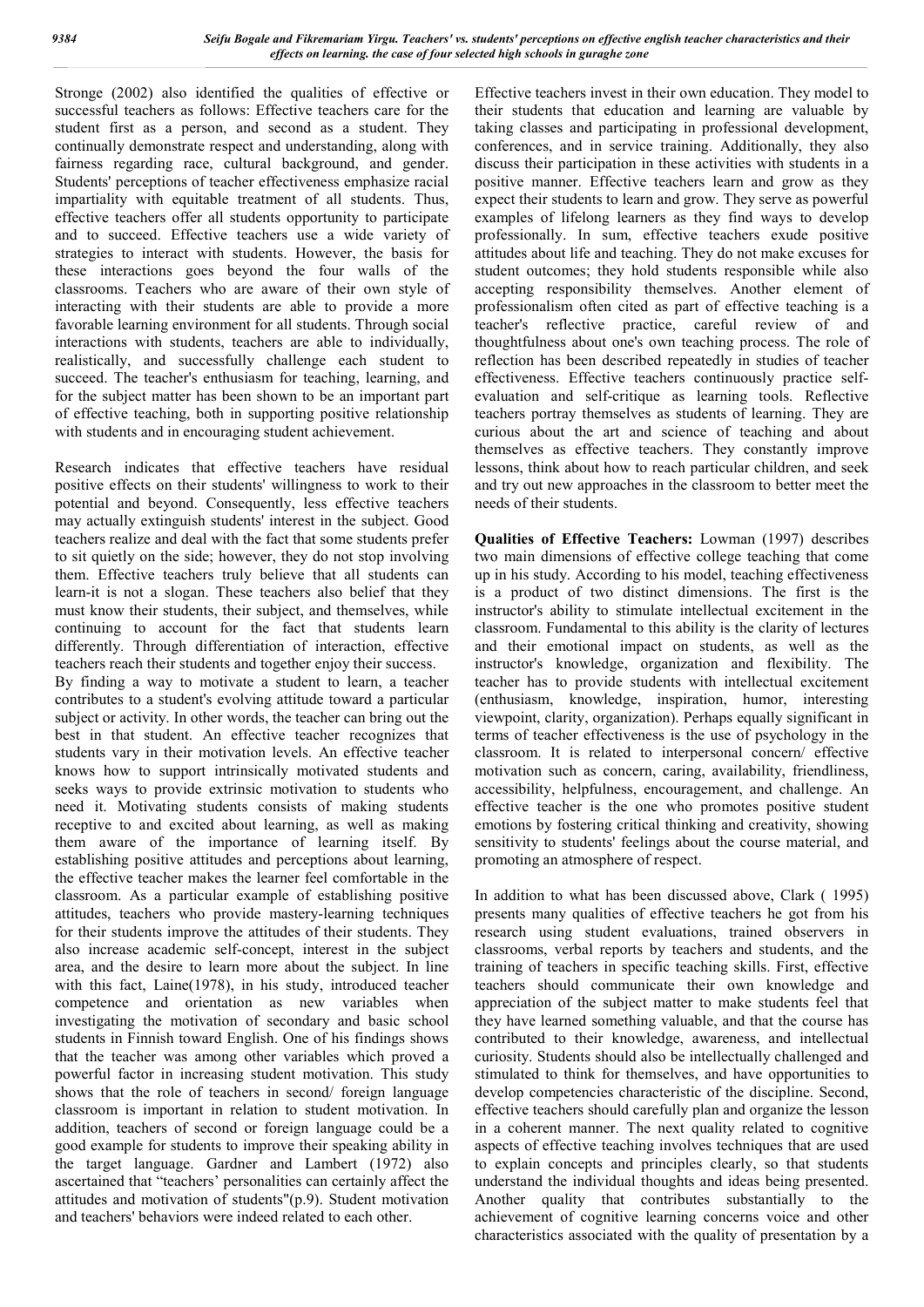teacher ( e.g. speaking in a clear way, being well-paced, having an expressive manner, and using appropriate teaching aids effectively). Additionally, effective teachers behave in ways that promote agreeable and friendly interpersonal relations between themselves and students, and that convey concern and respect for individual students. To sum up, the factors that contribute to effective teaching in general include; (1) *teaching preparation and procedures; (2) classroom management; (3) knowledge of subject or academic preparation,( 4) communication, and ( 5) personal characteristics.*

**Characteristics of Effective Language Teachers:** Although there seem to be universal general principles of effective teaching used to specify an effective teacher, the foreign and second language teaching presents learning objectives, tasks, and environments that are qualitatively distinct from those of other subjects. So, when defining the term "characteristics of effective language teacher," it is necessary to take this context into consideration. To illustrate this, there is a comparative study conducted by Borg (2006) examining ways in which language teachers are seen to be different to teachers of other subjects. Borg investigates actual classroom practices of language teaching and other subjects and comes up with some factors. The factors that distinguish the experience of foreign language teachers from that of teachers of other subjects include the following: 1) *The nature of the subject matter itself. 2) The interaction patterns necessary to provide instruction. 3) The challenge for teachers of increasing their knowledge of the subject*. Language teachers teach communication, not facts. 4) *The need for outside support for learning the subject* (Borg, 2006, pp.11-13).

Additionally, Brosh (1996, cited in Borg, 2006) identifies the desirable characteristics of the effective language teachers as perceived by foreign language teachers and students in Israel. The followings are characteristics emerged overall as those felt the most desirable in the study: 1) *knowledge and command of the target language 2*) *ability to recognize, explain, and clarify, as well as to arouse and sustain interest and motivation among students* 3) *fairness to students by showing neither favoritism nor prejudice 4) availability to students.*

The above stated information is similar to the findings that Thompson (2008) presents in her research paper. She proposes two components of personal characteristics and teaching skills, explaining that good teachers build rapport by caring about their learners, demonstrating patience and respecting the learners. They were well- planned, able to select appropriate frameworks for their lessons and design interesting tasks. The belief that the teacher should be friendly with the students in order to get their commitment to participate in the learning procedure exists in all levels of school. To find the characteristics of the good language teacher, Molina and Nuessel (1997) studied language learner behaviors with the hope that knowledge of the good language learner traits can help the good language teacher create a classroom environment that will facilitate second language learning. They outlined the traits of good language teachers as follows: *professional training* such as professional meetings and instructional techniques; *language proficiency* such as the four language skills and cultural comprehension; *instructional materials* such as visual and audio materials; *evaluation* such as assessment of students and professional testing; and *classroom environment* such as reduction of second language anxiety and maintenance of classroom discipline.

In the studies of foreign language teacher education, researchers have discussed effective teacher characteristics because the goal of teacher education is to produce quality teachers (Bernhardt and Hammadou, 1987; Freeman and Johnson, 1998; Velez- Rendon, 2002). The discussion has been centered on a teacher's knowledge base in terms of subject matter knowledge and pedagogical knowledge. Velez-Rendon (2002, cited in Park and Lee, 2006) defined subject matter knowledge as what teachers know about what they teach and pedagogical knowledge as what teachers know about teaching their subjects. Put another way, subject matter knowledge in foreign language education refers to the target language proficiency in many cases, whereas pedagogical knowledge alludes to second/ foreign language acquisition theories, teaching methods, and testing.

Indeed, foreign language proficiency has been considered a crucial variable important to foreign language teaching (Bachmann, 1984; Lafayette, 1993; Schulz, 2000). Bachmann (1984) argued that teachers' command of foreign language made it possible to use the target language in class, personalize lessons according to students' backgrounds, and facilitate effective lesson planning. More specifically, Lafayette (1993) speculated that the recommended level of teachers' foreign language proficiency was advanced level as determined by the ACTFL proficiency guidelines. Deploring foreign language teacher education based on more opinions than research, Schulz (2000, cited in Park and Lee, 2006), indicated that the adequate linguistic proficiency required for effective foreign language teaching should be determined imminently. Foreign language proficiency cannot be transmitted to learners when teachers are not equipped with germane pedagogical knowledge (Schulman, 1986; Velez-Redon, 2002). Schulman (1986) argued that pedagogical knowledge includes ideas, concepts, analogies, explanations, and demonstrations used to make the subject matter comprehensible to students. Schulman's argument implies that foreign language learning theories and teaching methods are crucial domains of foreign language education. These theories and methods should be studied in-depth and at the core of foreign language education programs for prospective and in-service teachers.

As was discussed in the general teacher education and in the studies by Brosh (1996) and Molina and Nuessel (1997), socio- affective skills are crucial traits defining effective teacher characteristics. Indeed, the importance of these skills have been recognized in many areas in foreign language education such as research in foreign language acquisition theories (Krashen, 1985; Long, 1996), motivation (Dornier, 1998), and learning strategies (Oxford, 1990), to name a few. Thus, even though socio-affective skills can be coupled with pedagogical knowledge in a broad sense, these skills are worth being discussed in an independent category rather than discussed under the category of pedagogical knowledge.

**Research Concerning Characteristics of Effective Teachers:** Suwannee (1994) studied students' perceptions of university instructors' effective teaching characteristics. The purpose of the study was threefold: (1) *to provide university instructors in Thailand with a greater understanding of students' perceptions of what characteristics are important in college and university teaching, (2) to identify effective teaching characteristics which promote learning, and ( 3) to identify factors influencing students' perceptions of effective teaching.*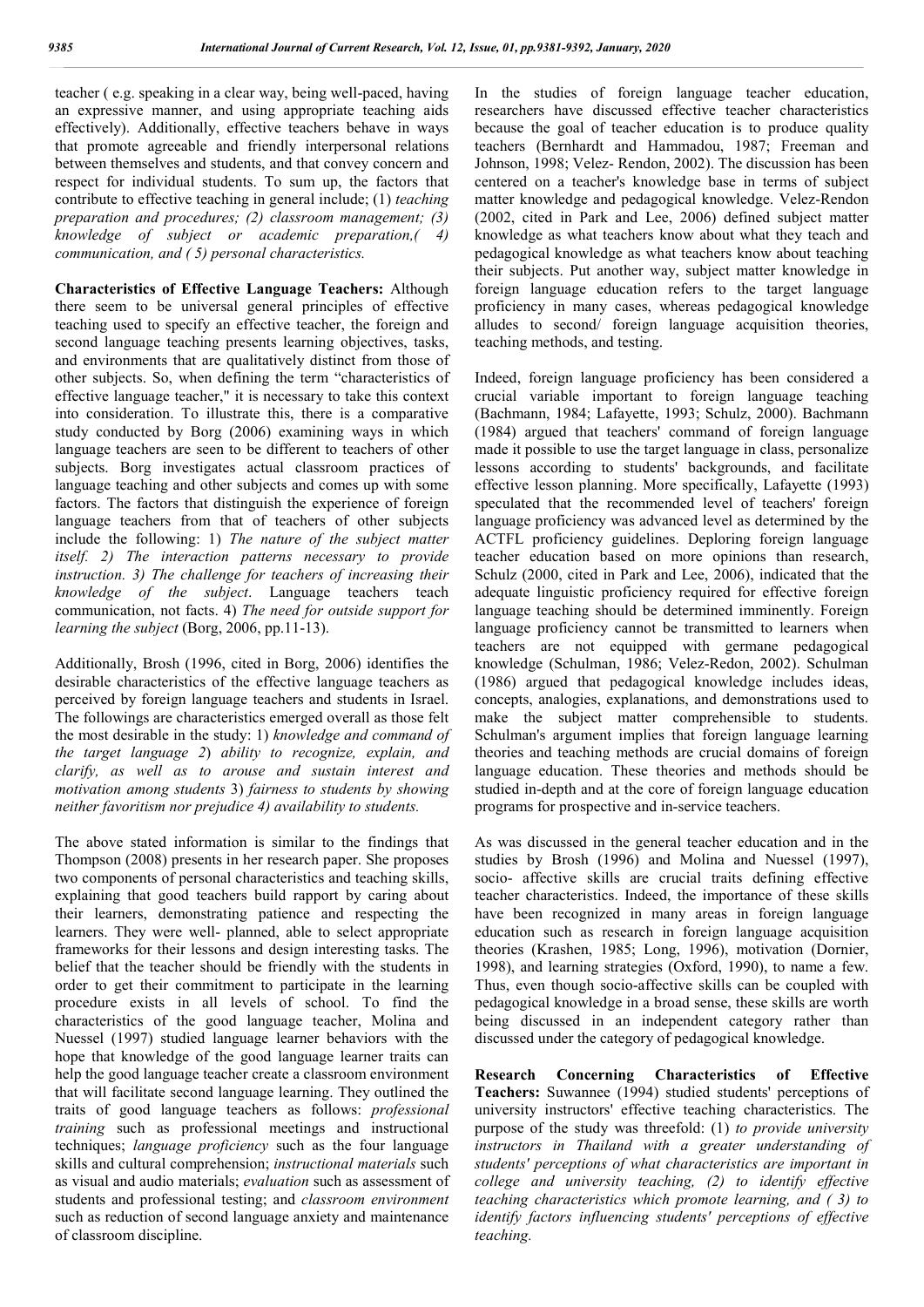The subjects for the study were 505 science students at the Faculty of Science, Mahidol University. The survey instrument used in this study was developed from 17 studies found in the literature on the area of teaching effectiveness. The questionnaire asked the students to rate 39 teaching characteristics, which made up six teaching components, according to their importance in contributing to effective teaching. This investigation yielded the following results: (1) The teaching characteristics listed in order of importance by students are having a good knowledge of his/her subject, making difficult topics easy to understand, willing to help students in and out of the classroom, being well-prepared for class, explaining things clearly.

The teaching components listed in order of importance by students are *preparation/ organization/ clarity, examination/ grading, enthusiasm/ stimulation, knowledge, instructorindividual student interaction, and instructor-group interaction*. (2) Students' gender significantly affected their perceptions of valued teaching characteristics in two components: *Knowledge and Instructor- Group Interaction.* Male students placed higher importance on Knowledge and Instructor-Group Interaction than female students did. (3) Students' academic status significantly affected their perceptions of valued teaching characteristics in the Instructor-Group Interaction component. Freshmen placed less importance on Knowledge, Instructor-Group Interaction, and Instructor- Individual Student Interaction than senior students did. Koutsoulis (2003, cited in Park & Lee, 2006) investigated the teacher characteristics that students considered important in defining teacher effectiveness, focusing on human characteristics, communication skills, and teaching and production characteristics. Students from 25 high schools in Cyprus completed the Classroom Culture Description questionnaire. Overall, students listed 94 characteristics of effective teachers. The most commonly listed human characteristic was the ability to show understanding, followed by teacher friendliness. The most frequently noted communication characteristic was the ability to communicate effectively with students and to handle teacher-student relations. This was followed by effective classroom management. Regarding teaching ability, most students wanted lessons to be interesting and motivating. Students at different achievement levels understood teacher effectiveness differently. Students with the lowest achievement level focused more on human characteristics and teaching skills and less on communication skills. High achievers wanted their teachers to be knowledgeable and clever and not to spend time on comments about students' behavior.

Also, there was another study done by Park and Lee, 2006, investigating the characteristics of effective English teachers as perceived by 169 teachers and 339 students in high school in Korea, with a self-report questionnaire consisting of three categories: English proficiency, pedagogical knowledge, and socio-affective skills. Overall, the teachers perceived significantly different characteristics than the students in all three categories with the teachers ranking English proficiency the highest in contrast to the students who ranked pedagogical knowledge the highest. The student subgroups also held different perceptions of effective teaching. High achieving students reported different characteristics than low achieving students in pedagogical knowledge and socio-affective skills, whereas the male students demonstrated different characteristics from female students in socio-affective skills.

The findings have implications for knowledge-based teacher education for current and prospective English teachers.

**Characteristics of Good English Instructors:** Teachers are the key figures in the English language learning process. Their influence is fundamental to their students' progress or lack thereof. To achieve the desired result in teaching English, that is, guiding students to its successful acquisition, teachers have to be aware of and adhere to certain essentials. They also need to take into account crucial factors such as classroom atmosphere, classroom management, tolerance, patience, passion and other aspects. In line with this, Khalid Al-Seghayer (2004) identified a number of good characteristics that make good English as a second or foreign language instructor as follows. He stressed that these attributes are not inclusive of all characteristics that good English instructors should have, but they seem to be the most important ones.

**Language competency and teaching techniques**: For English teachers, being good at the language is not sufficient, they must also use appropriate teaching techniques. Yet, many times language skill is the sole criterion used to qualify or disqualify someone for teaching. This observation or affirmation is based on the personal and perhaps controversial belief that there is no significant correlation between a teacher's own language competency and the language achievement of his or her students. On the contrary, English teachers must be familiar with and be able to adapt and employ a variety of teaching techniques in addition to having appropriate knowledge of the language. These techniques are methods of teaching that include classroom behavior or classroom activities and procedures which employ specific strategies selected by teachers to achieve their objectives. Language competency and teaching techniques go hand in hand in enhancing teacher effectiveness in the classroom.

**Positive Attitude:** The attitude of the teacher also influences student success. English language teachers need to have positive attitude. Teachers need to be confident that their students are capable of learning another language. Therefore, good English teachers are those who remain distinctly conscious of their covert attitudes toward their students' efforts to learn English and the impact of those attitudes upon the success of their learning experience.

**Plan:** The ability to design an effective lesson plan is essential to successful teaching. English teachers need to educate themselves on how to design a lesson plan that is tailored to the needs and abilities of their students. The educational aims of each lesson must be clear and activities should be selected that contribute to the realization of those aims. Lesson objectives should be stated in terms of student capabilities, that is, in terms of what the student will be able to do because of instruction. These objectives must specify a goal in terms of student learning and skill.

**Teaching for Mastery:** Teaching for mastery is another vital method that teachers of English need to consider. Teaching for mastery means organizing instruction so that all students are given the opportunity to learn what is being taught. Teaching for mastery therefore implies the creative use of a variety of teaching styles. Since different students learn in different ways, the strategic introduction of new techniques may help students overcome a learning problem. For example, if a teacher expects the entire class to master use of the subjunctive, then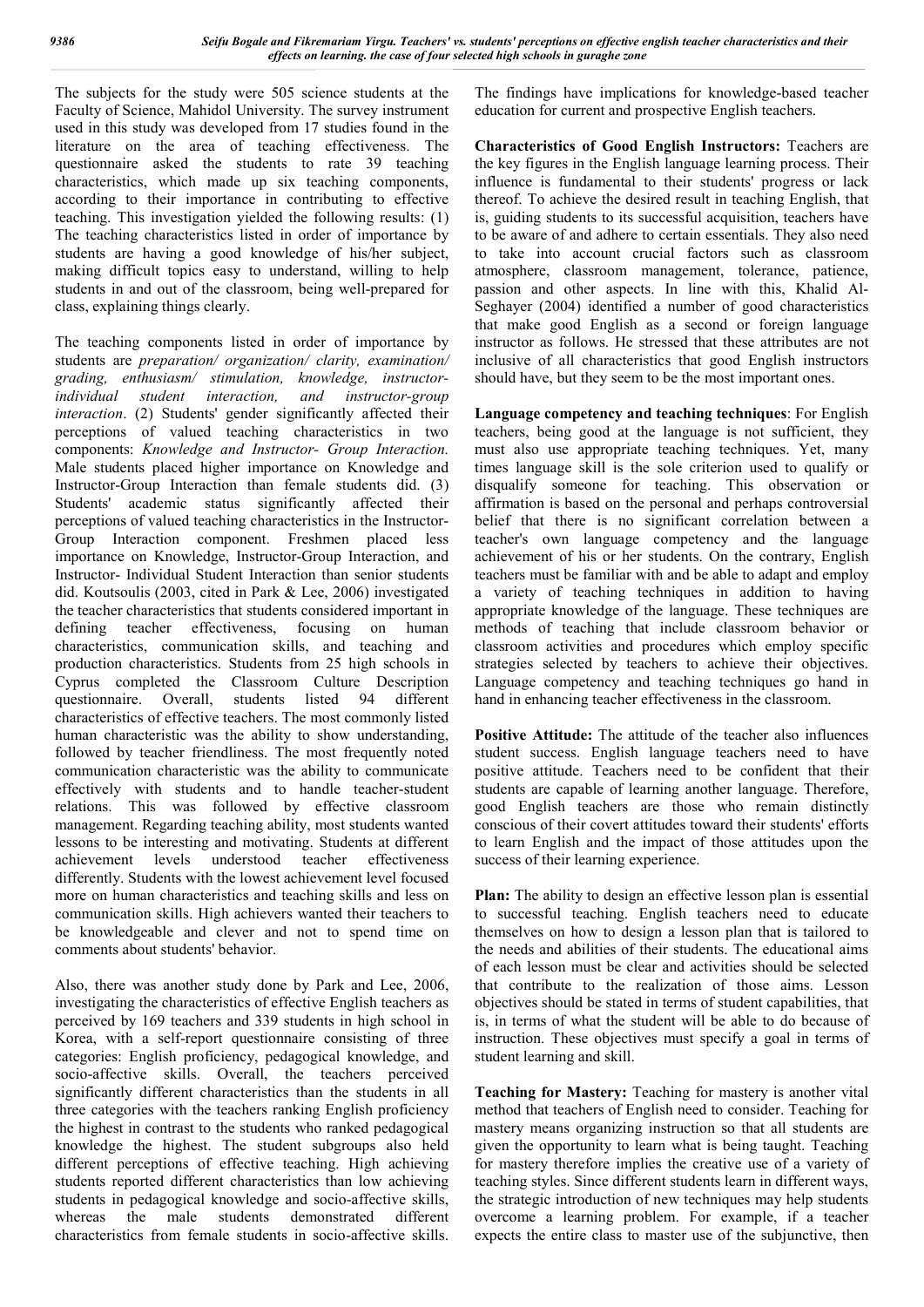techniques must be utilized to help the eye-minded and the earminded students, or those who need explanation as well as those who learn best by developing their own generalizations. Help must also be given to those who are hesitant to express themselves for fear of looking foolish as well as those who are eager to express themselves and are unmindful of errors.

**Being Flexible:** English instructors need to learn to be flexible. This is because foreign or second language learning and teaching is dynamic and subject to change, as well as there is no only one-way to teach English. This also due to the fact that maintaining a flexible teaching philosophy allows them to accommodate the various learning styles, greater diversity, and varied goals students bring with them to English classroom.

Thus, good English teachers should embrace or at least recognize the constant change that the field is ever going through. Additionally, they should always try different teaching methods, think of a variety of classroom activities, and strive to search out new ideas. In the hope of finding what works best, English teachers should constantly attempt to employ different techniques and approaches and incorporate various methods and techniques that bring more success to students' language learning experiences.

**The Manager:** Teachers of English need to be aware of classroom management so that they can maximize available class time and maintain discipline. Their routines must be a function of the age of the students, the physical environment, and the purpose of the instruction. For instance, independent work, small group conversations, interest group conversations, and student-led drills can all contribute to the smooth functioning of a class. If the students are actively involved in a class which is set at their linguistic level and which takes into account their interest and backgrounds, they will be so busy learning the language that discipline will, in large measure, take care of itself. Therefore, being able to handle and organize the classroom means a greater probability of success in implementing teaching plans. Classrooms are extremely complex places where teachers have to make moment-bymoment decisions to translate a plan into action while attempting to maintain a friendly, constructive atmosphere. Unlike other classrooms, students learn through the second instead of the primary language. They deal with all aspects of reading, writing, listening, and speaking in a language other than their native tongue. This is what makes the English as a second or foreign language classroom so complex, requiring special attention. Knowing that the students' goal in attending English classes is to learn the language requires teachers to create an environment suitable for learning. A friendly atmosphere must be the major characteristic of the classroom. Students need to be shown that the teacher cares about what they are going through and is doing his or her best to help him/her learn effectively while developing their proficiency levels. Learners after all need a rich and safe atmosphere that is exciting, engaging, and allow them to take risk. In such an atmosphere, students become self-motivated, willingly playing an active role in the learning process. Consequently, an attempt should be made to create a friendly atmosphere so students are free to express themselves openly, without fear of being embarrassed in front of their peers when they are corrected. This is all can be summed on the conclusion that suggests learning is best achieved when students are in a caring, welcoming, non-intimidating learning environment.

**Tolerance:** Another crucial characteristic is tolerance. Students need to feel that the classroom is a place where mistakes are tolerated, where teachers understand that, given the nature of the classes, progress will be slow. Moving from one stage of learning to another takes time, and students should not be upset by mistakes they make. Similarly, teachers should not be discouraged or disheartened when their students do not accurately use what they have been teaching. Students also need a place where they are encouraged to do more and use English all the time. This can be done by means of challenging activities that require students to work hard and/or that provide opportunities for using English. Students, while in the classroom, need to feel encouraged to use whatever they have learned and recognize that their efforts are appreciated.

**Attention:** Teachers of English should make it clear that each individual member of the class deserves attention, whatever his or her level of achievement. Students should be equal in the eyes of the teacher and receive an equal opportunity to participate and receive adequate feedback on their performance. The advantage of doing so is to show students how they are performing and to increase their motivation through praise. Students need to be taught the elements of language that enable them to take the right action and use the appropriate responses in real situations.

**Patience and Passion:** Another vital characteristic of good English teachers is patience. This trait entails that English teachers give their students sufficient time to internalize the point in question. A successful teacher must also wholeheartedly enjoy the work and be committed to his/her students. Good English teachers are deliberate in coming to conclusions and strive to look at all aspects of the situation and remain highly fair and objective under most difficult circumstances. Since English teachers have students from different cultural backgrounds, they need to show passion for the various cultures that students represent. In so doing, English teachers will spread the level of passion to their students who in turn will develop, expectedly, a passion to become better English learners. In line with this, Cathy (2011) states that the best teachers are not just interested in their subjects, they are passionate about it. They are also passionate about many other things. They praise good weather and smile when they take a few minutes to discuss last night's episode of a popular TV show. They have an energy that almost makes them glow and that you want to emulate as much as possible. They approach tasks with a sense of challenge rather than routine. They take the universe's curve balls and turn them into fun (if possible). They are human, certainly, but they make you feel that there is always a reason to keep going. Things will get better no matter how much they appear to suck at that moment.

### **RESEARCH DESIGN** AND **METHODOLOGY**

**Research Design:** The research design is a logical sequence that connects empirical data to the study's initial research questions (Mertler, 2005). For the purpose of this study, the researchers employed a descriptive survey research method to explore teachers' and students' perceptions on effective English teacher characteristics. It is believed that descriptive research design is suitable to describe or delineate, analyze and specify naturally occurring phenomenon without experimental manipulation (Seilinger and Shohamy, 1989). Since the study is of qualitative and quantitative type in nature, the data to be collected will be analyzed using the qualitative and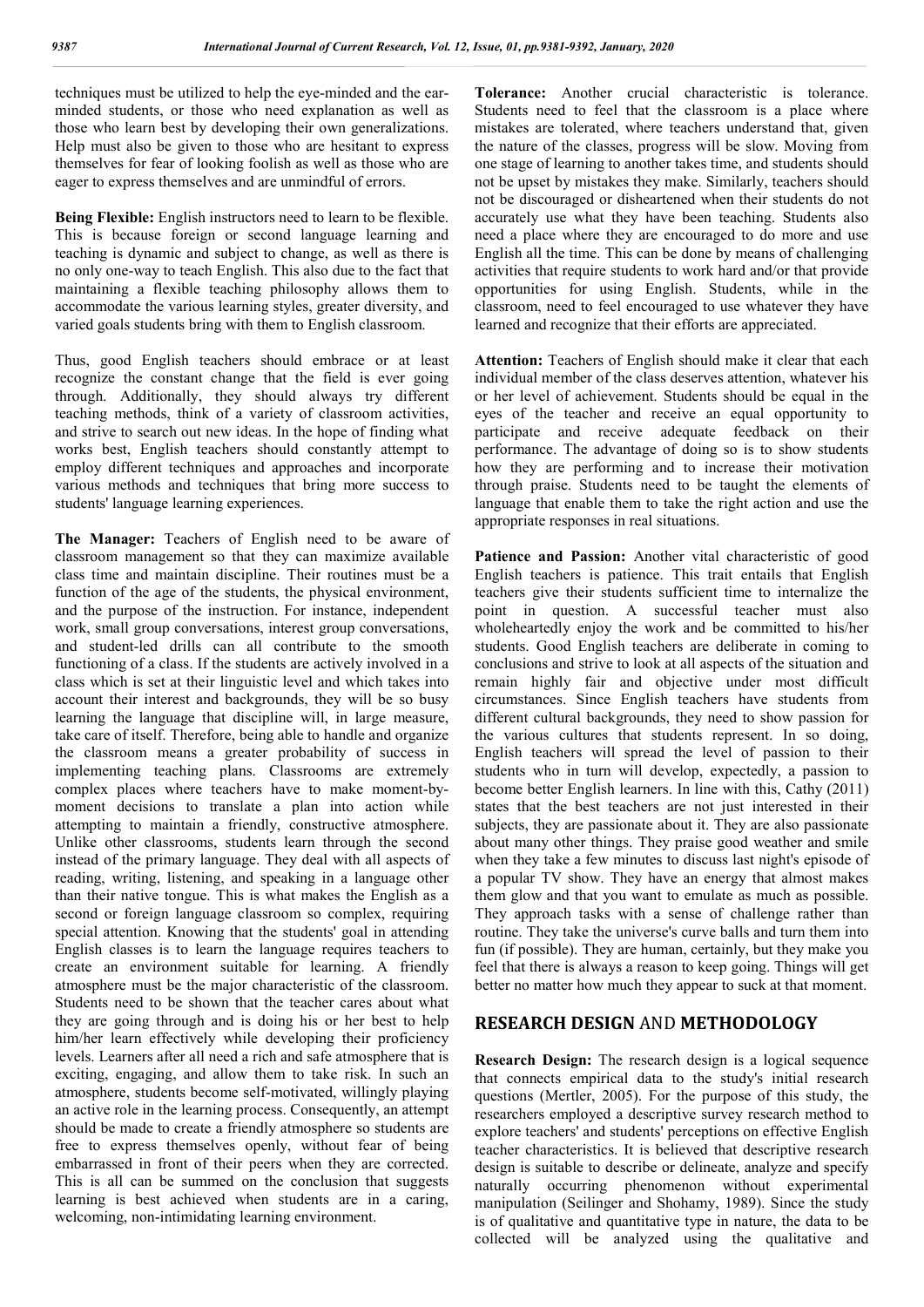quantitative methods of analysis. The rationale behind using these techniques is to provide a better understanding, description and explanation for the stated research problem. The likelihood of these techniques is further confirmed by Creswell and Plano (2008).

**Population and Samples:** As it was very difficult to manage conducting the study in all the Secondary and/or Preparatory Schools found in Ethiopia due to time and budget constraints, the researchers decided to conduct the study in the Guraghe Zone, SNNPs Regional State since they are working in this zone currently. In this zone, there are 23 Secondary and Preparatory Schools located in different Woredas and out of these, 4 ( 20%) of the schools were drawn as the study sample through a Simple Random Sampling Technique, knowing that this technique is more or less helpful to get a representative sample of the study population. The schools are Aberus Secondary and Preparatory School, Edegaign Secondary and Preparatory School, Emdibir Secondary and Preparatory School and Butajira Secondary and Preparatory School.

**Subjects of the Study and Sampling Technique:** The participants of the study were divided into two major groups of teachers and students. The first group consisted of all the English language teachers teaching in those 4 high schools in the Zone. To determine the sample size, availability sampling technique was employed so as to include all of the English teachers as a source of data for the study. The second group consisted of randomly selected two grade levels, viz., 9 and 11 students learning in those 4 high schools in the academic year 2008 E.C. To make the sample size representative of all student population, the number of participants to be involved in the study was determined based on the total number of students enrolled in each schools and grade levels in the academic year. Then, after we knew the total number of the student population of the schools, a Simple Random Sampling Technique was used to draw the sample of the population from whom the data were collected.

**Research Instrument:** To gather the required data from the participants of the study, a self-reported questionnaire was used as data gathering tool. The questionnaire was developed and used as a major data gathering tool. The content of the questionnaire focused on status (as a teacher and student) and English language proficiency or achievement level. Moreover, the questionnaire consisted of items based on three categories contributing to effective teaching: English Proficiency, Pedagogical Knowledge and Socio-Affective Skills as these items appeared to be the most relevant to all types of educational institutions and levels of schooling. The items included in the questionnaire were adapted from the literature in the area that seemed more appropriate to our context. Accordingly, the development of the questionnaire was passed through the following stages. First, a draft questionnaire which consisted of items based on three categories of effective teaching, namely English Proficiency or Subject Matter Knowledge, Pedagogical Knowledge and Socio-Affective Skills or personality traits were prepared. Second, the draft questionnaire was revised three times with the help of some colleagues before being used in the pilot study. The purpose of the pilot study was to investigate how different items function, to check time of administration, to investigate the clarity of the items and to find out whether there was a need to revise, add or drop some items based on the results of the pilot study. Finally, the last version of the questionnaire was developed as per the

recommendations of the colleagues as well as based on the results of the pilot study.

**Data Collection Procedures:** In order to collect the required data from the respondents in each of the four schools, the researchers had first sent contact letters to the Principals of each school to arrange the time for the administration of the questionnaires. To all student participants of the study, a letter requesting their cooperation was sent prior to the administration. Since the schools in which the study was carried are found in different Woredas, the administration of the questionnaire was made on different days. Accordingly, the questionnaires were administered in the beginning of February month 2008 E. C. In doing so, the researchers and three other colleagues went to each of the schools and administered the questionnaire in collaboration with the schools' Principals and the classroom teachers who were in charge of the classrooms.

**Data Analysis Procedures:** Since this study was of a quantitative and qualitative descriptive type by its nature, the data collected by means of the questionnaires were statistically analyzed by SPSS/Window program using Independent-Samples T-test and One-Way Analysis of Variance (ANOVA). In doing so, the questionnaires collected from the respondents were organized, categorized and tabulated in a manageable form. Then, the following values were assigned to responses provided to the five-point Likert Scale Items: *Strongly Agree= 5, Agree=4, Disagree=3, strongly Disagree=2 and No Idea=1*. Next, the characteristics of the effective English teacher perceived by each group were compared on categorical levels as well as on item levels. In the categorical level analysis, mean scores for each category were computed by assigning 3-1 points since the respondents were asked to choose the three characteristics in order of importance. Similarly, in the item level analysis, frequency, percentage and mean values for each individual items in each category were calculated by assigning 5-1 values because the respondents were asked to rate the items based on the five-point Likert Scale as indicated above.

## **DATA PRESENTATION AND DISCUSSION**

There were 44 characteristics of an effective English language teacher listed in the questionnaire and classified into three categories of effective teaching: English Proficiency (8 items), Pedagogical Knowledge (18 items) and Socio-Affective Skills (18 items). Interestingly, the students sub-group rated Pedagogical Knowledge more than English Proficiency and Socio-Affective Skills, whereas the teachers placed more weight on English Proficiency than Pedagogical Knowledge and Socio-Affective Skills. As can be seen from table 1, the endorsement level between the students and the teachers was significantly different from each other, supporting previous studies in which teachers and students held different beliefs about effective teaching (Brosh, 1996; Lang *et al*., 1993). The students' higher endorsement of Pedagogical Knowledge than English Proficiency might be because they wanted their teachers to transmit their subject matter knowledge effectively, as was found elsewhere (Dittrich, *et al*., 2000). Another reason for students' low endorsement to English Proficiency could be that they took teachers' high level of proficiency for granted. Contrary to the students, the teachers attached more importance to English Proficiency than Pedagogical Knowledge. The teachers' higher values for English Proficiency than Pedagogical Knowledge might be due to their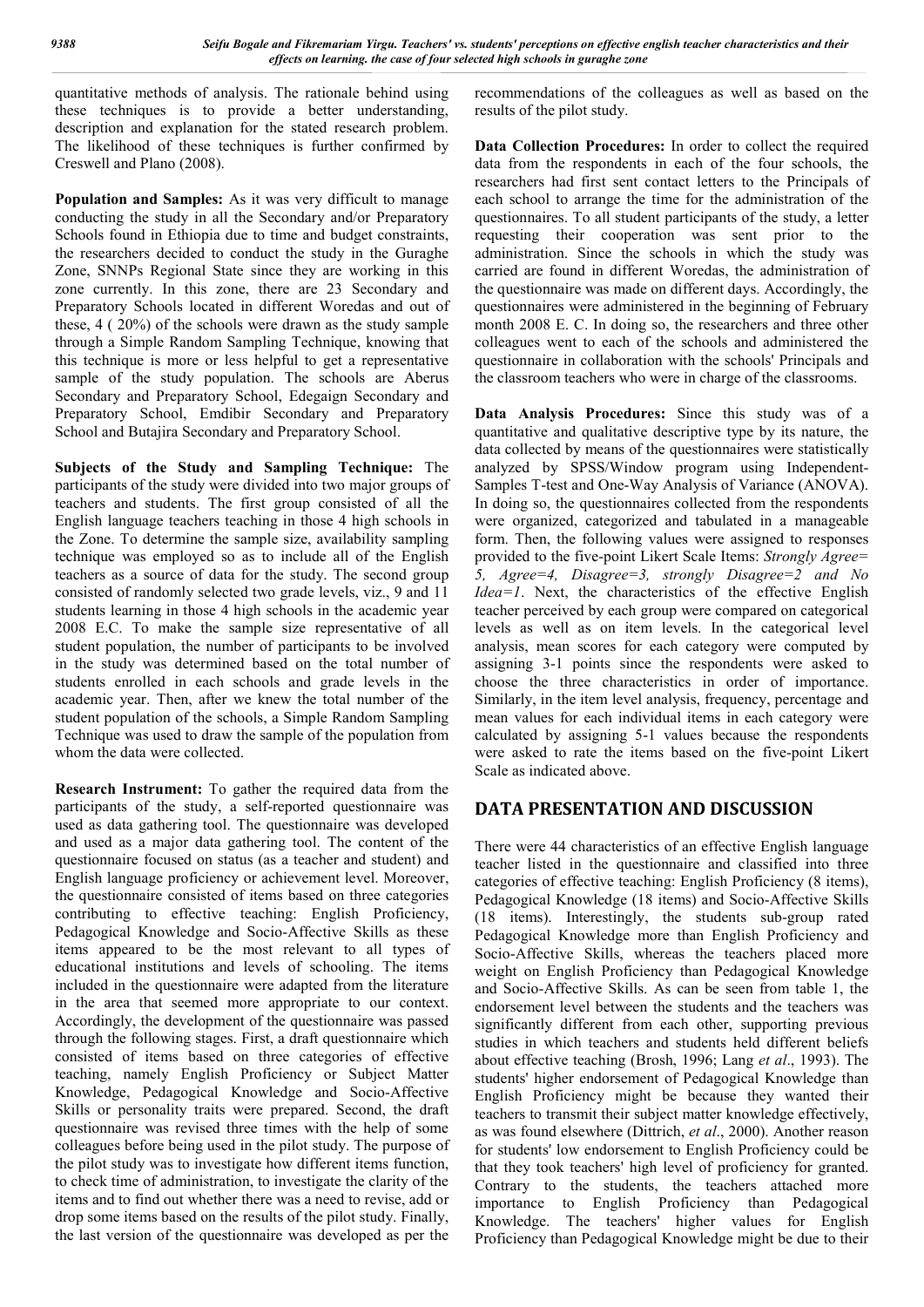beliefs that good English Proficiency made it possible to conduct their lessons confidently without inhibitions and insecurity (Lafayette, 1993). Similarly, Buchman (1984) argued that a sound command of foreign language gave teachers linguistic freedom necessary to personalize lessons according to students' proficiency levels and learning styles. Surprisingly, the teachers in this study gave the lowest weight to Socio-Affective Skills , contradicting previous studies in general teacher education that these skills were considered more important than subject matter knowledge and teaching methodology (Park and Lee, 2006; Minoer *et al*., 2002; Witcher *et al*., 2001). In the comparisons between the students' and the teachers' views on the individual items in the English Proficiency, both groups rated reading, writing, speaking and grammar knowledge( proficiency) most highly in the eight items. This result might be due to the importance of communicative ability set by the curricular goals of high school English education in the country and the much emphasis given to these skills in the English textbooks. The largest difference between the students and the teachers was found in vocabulary (word) proficiency. Overall, the students' perceptions on the two items, that is, understanding spoken English well and pronouncing English well, was similar to the teachers' views.

Out of the 18 effective English teacher characteristics listed in the category of Pedagogical Knowledge, both the students and the teachers perceived preparing the lesson well, explaining things well, managing the class time well, teaching English in English, providing interesting activities, providing English, providing interesting activities, providing opportunities to use English through meaningful tasks and activities, teaching particular methods and techniques in teaching, teaching English learning strategies, etc. as the most important characteristics of an effective English language teacher. The importance of interesting activities perceived by both the students and the teachers confirmed previous findings in which exemplary college teachers had the ability to generate intellectual excitement in students through various ways (Lowman, 1996). The students' and the teachers' higher endorsement to the importance of preparation was supported by Thompson et.al (2004), suggesting that "the well-prepared teacher is more likely to take time during lessons to notice and attend to behavioral matters and is less likely to miss the beginnings of potentially disruptive activities." If, on the other hand, teachers have not invested sufficient time in planning and preparation, they tend to be so focused on what they are doing that they miss the early signs of misbehavior. This ultimately results in frequent disruption, waste of valuable instructional time, and student frustration. Khalid Al-Seghayer (2004) also suggests that teachers of English need to be aware of classroom management so that they can maximize available class time and maintain classroom discipline. Their routines must be a function of the age of the students, the physical environment and the purpose of instruction. The largest difference between the students and the teachers was found in providing interesting activities and assessing what students have learned reasonably in favor of the students and teaching how to learn English outside the classroom, using particular methods and techniques in teaching, and assessing his/her work regularly in favor of the teachers. As it was discussed above, the students seemed not too pleased if the teacher gave them home work regularly; therefore, giving homework regularly was not considered as characteristics of an effective English language teacher by many students. They also did not like if their teacher use authority in maintaining good

classroom atmosphere. Teachers' responses to these items were overall similar to students' responses. This result showed that the teachers did not like giving homework regularly to their students because giving homework regularly means lots of work to do the checking and correction of the homework. Regarding the students' and the teachers' views on the items in the Socio-Affective Skills, both groups strongly agreed that the effective English teacher should arouse students' motivation for learning English, help students develop their selfconfidence to learn English well, not discriminate between students and treat them fairly and equally, be helpful to students in and outside the classroom, have positive attitude towards the language and the learners, set high expectation for students, encourage students to try to do their best, listen to students' opinions and let them express themselves, be polite and nice to students in and outside the classroom, be punctual for class, admit mistakes positively, be interested in his/her career as a teacher and give rewards and offer extra help when the students need it. However, there was some difference between the students and the teachers' opinion on some items. More than the teachers, the students ranked such qualities as paying attention to the personal needs of the students whereas, the teachers endorsed being interested in students more than the students did. The role of motivation has been widely recognized among teachers and researchers in that motivation turned out to be a key to Second Language acquisition as well as general human learning (Dornyei, 1998). In a similar vein, Lowman (1996) argued that students' learning was most influenced by the amount of academic ability students had and how motivated they were to use that ability in a given class. Several researchers saw the significance of confidence or selfefficacy in L2 acquisition (Krashen, 1985), general human learning (Bandura, 1986), and a model of willingness to communicate (Macintyre *et al*., 1998). According to Mc Dermott and Rothenberg (2000, cited in Thompson *et al*., 2004), students enjoy teachers with a sense of humor and found those teachers made learning fun. As long as it is not at any individual's expense, good teachers can occasionally enjoy a laugh with the class and they can also laugh at themselves.

Cruickshank, Jenkins and Metcalf (2003), write that effective teachers are generally positive minded individuals who believe in the success of their students as well as their own ability to help students achieve. Borich (2000) also suggest that effective teachers are those who use "meaningful verbal praise to get and keep students actively participating in the learning process (p.15). When the individual items were combined into a subscale of socio-affective skills, all the group comparisons reached a significant level, as seen in Tables 4a and 4b. The largest group differences between the students and the teachers were found in listening to students' opinions, being friendly to students, being polite and nice to students in favor of the students and showing interest in students and their learning, being patient, respect the personality of the students in favor of the teachers. The students' endorsement to the item listening to students' opinions was paralleled with the students' emphasis on learner-centered teaching (Mc Combs and Lauer, 1997 cited in Park and Lee 2006). This result showed that many of the teachers did not like to be friendly and nice to students. Generally, the findings of this study shows that both students and teachers had an agreement on the characteristics of what an effective English language teacher should be. Apart from the variations that occurred, both students and teachers in this study agreed that characteristics of quality teacher should consist of both academic and personal elements.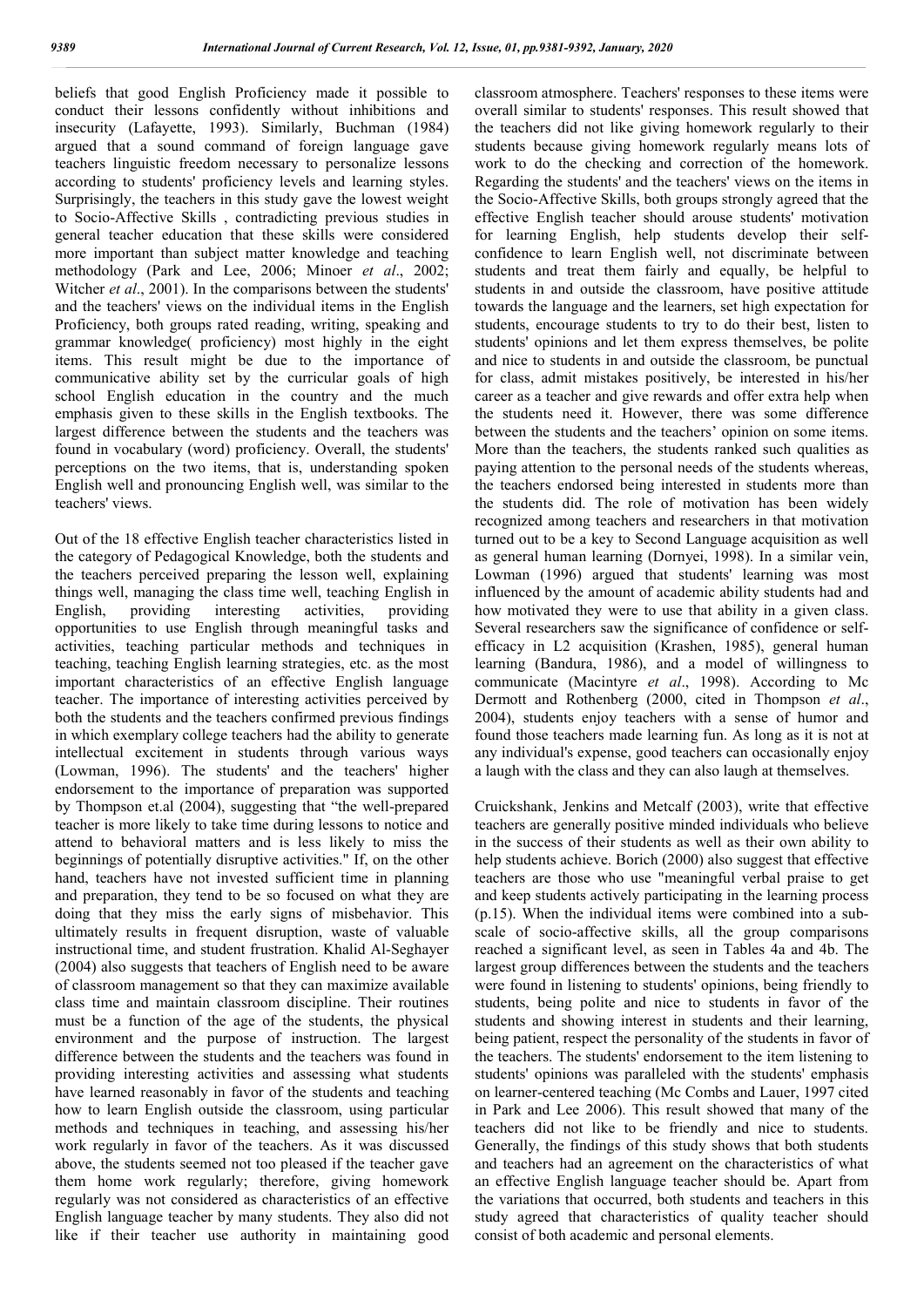#### **Conclusion and Recommendation**

### **Conclusion**

The present study aimed at investigating the perceptions held by the High School English language teachers and students on the characteristics of Effective English teacher in the Guraghe Zone four schools through a self-reported questionnaire consisting of three categories of effective teaching : English Proficiency (8 items), Pedagogical Knowledge (18 items) and Socio-Affective Skills (18 items). Overall, the students perceived significantly different characteristics from the teachers in all the three categories with the students' high ranking to Pedagogical Knowledge and the teachers' high ranking to English Proficiency. There were common teacher characteristics considered important by each group of respondents, such as reading, writing, speaking well, being fully familiar with English grammar, arousing students' interest and motivation through meaningful tasks and activities to learn English well, helping students develop self-confidence in order to learn English well, explaining things well, providing interesting activities, managing the class time well, being punctual for class, having positive attitude towards the students and the language (English), encourage students to try to do their best, set high expectations for students, being patient, and treat students fairly.

However, other characteristics of effective teachers were group specific. For example, the students and the teachers in this study placed more weights on grammatical knowledge and vocabulary proficiency, respectively. The students also reported that their effective English language teacher is someone who should be friendly to students, fair and nice to students in and outside the classroom whereas, the teachers reported showing interest in students and their learning, assessing what students have learned reasonably and having positive attitude towards students and their profession as important qualities to teaching English. There were items which were considered less important by both students and teachers as the findings of the study revealed. These were giving homework regularly, teaching English in students' mother tongue (Amharic) and knowing English culture well. The findings of the present study have implications for teacher education programs for current and prospective English teachers. First, considering the teachers' higher endorsement to English Proficiency than Pedagogical Knowledge and Socio-Affective Skills, in-service and pre-service teacher education programs should focus on improving English language teachers' proficiency in the language. The importance of English teachers' proficiency cannot be overemphasized because teachers' high proficiency of the target language is necessary to accommodate students' proficiency levels and learning styles in class (Buchman, 1984). Second, the teachers' perceptions about an effective English language teacher were significantly different from those held by the student respondents. The discrepancy of the perceptions held by the two groups can cause the students to resist the teaching methods and strategies used by their teachers and, in turn, lead to ineffectiveness in their learning. For instance, the teachers who consider grammatical proficiency less important and focus on fluency than accuracy in class can be rejected by the students who believe in the grammatical proficiency and want their errors to be corrected. Therefore, the students' wrong perceptions or beliefs about the effective English teacher should be changed through the discussions of current L2 acquisition theories and teaching and learning methods.

#### **Recommendation**

This study is not comprehensive and thorough due to some limitations which may be addressed in future studies. First, since the data were collected and analyzed quantitatively, the conclusions made above are open for further inspection. Second, the data were collected only from four High Schools instead of five schools as proposed in the plan because some constraints such as lack adequate time to address each of the schools fully, and the respondents' gender, achievement levels and experience were not taken into account for similar reasons. For this reason, the following recommendations have been forwarded:

- First, as the nature of research in social settings implies, the views of students and English language teachers on the characteristics of an effective teacher could change over time. Therefore, the quantitative findings of this study should be replicated by others across academic levels and explored further through qualitative analysis.
- Second, the underlying reasons for the different perceptions on effective/good English language teachers held by different groups of respondents should be investigated in depth.
- Third, the relationships between students' perception on characteristics of effective English teachers and their gender as well as their achievement levels need to be explored.
- Fourth, how the perceptions held by students and teachers, at different levels of schooling, affect the overall classroom interactions and/or practices between students and their teachers as well as the students' academic achievement in English language should be studied.

# **REFERENCES**

- Adams, C. & Pierce, R. 1999. *Characteristics of Effective Teaching***.** In Wichadee, S. (Ed.). *Characteristics of Effective English Language Teachers: The Perspectives of Bangkok University Students.* English Language Teaching, Vol.3, No.3: September 2010.
- Adediwura, A & Tayo, B. 2007. *Perceptions of Teachers' Knowledge, Attitude and Teaching Skills as Predictors of Academic Performance in Nigerian Secondary Schools*. Educational Research and Review, vol. 2(7). pp 165-171. Available at http://www.academicjournals.org/ERE.
- Ahmad, A. & Aziz, J. 2009. *Students' Perceptions of the teachers' Teaching of Literature communicating and Understanding through the Eyes of the Audiences*. University Kabangsan, Malaysia, 43600 UKM Bangui, Malaysia. Available online at http:// www. eurojournals.com/eju-7-3.02.pdf.
- Acikgoz, F. 2005. *A study on teacher characteristics and their effects on students' attitudes*. The reading Matrix512) 103- 115.Retrived on December 22/1015 from http://www.readingmatrix.com/articles/acikgoz/article.pdf.
- Babai S., H. (2010). The *Relationship between Iranian English Language Teachers' Gender and their Perceptions of an Effective English Language Teacher*. *English Language Teaching, 3(3), 3-10.*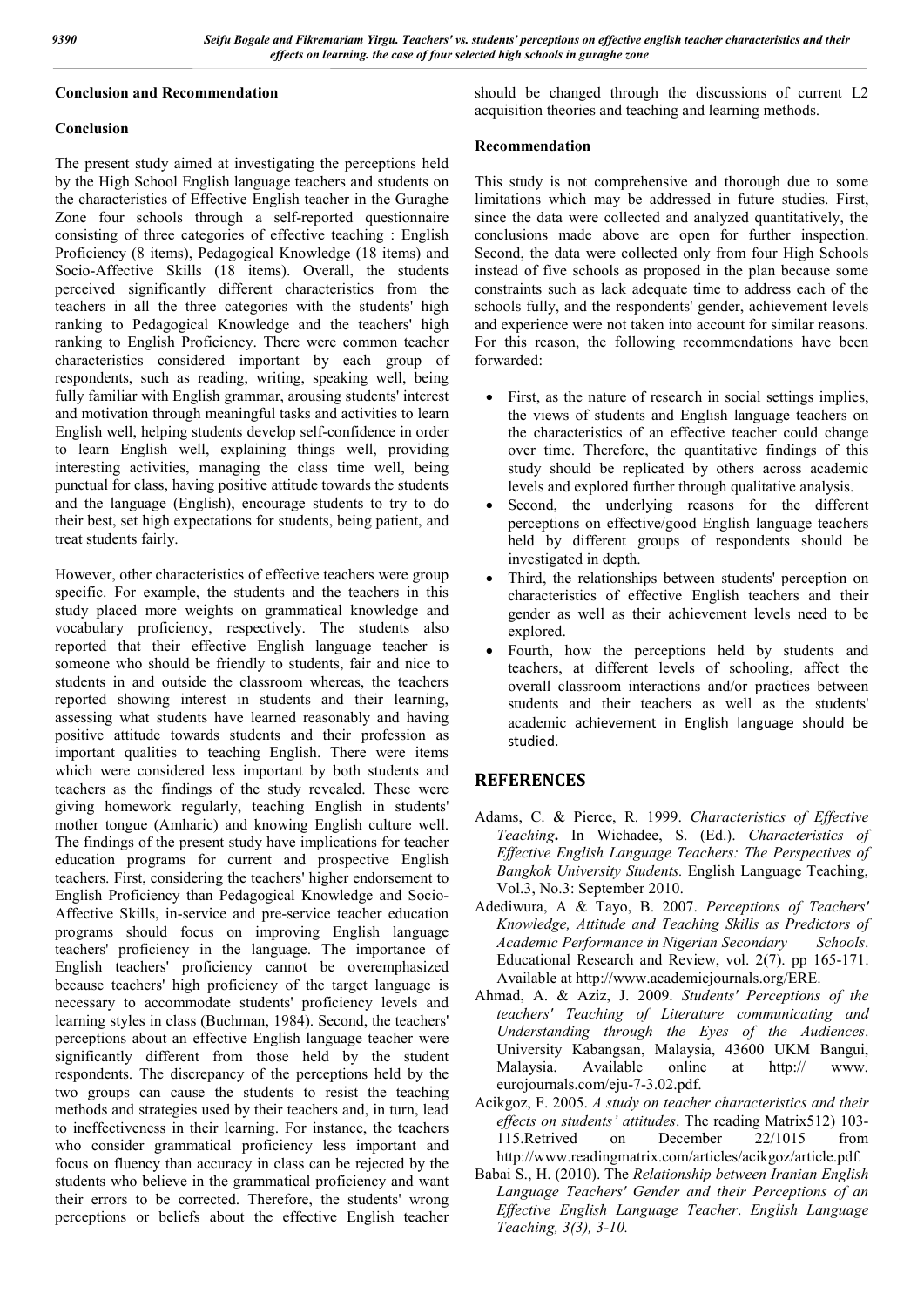- Bandura, A. 1986. *Social Foundations of thought and action*: *A* Social Cognitive Theory. Englewood Cliffs, NJ: Prentice-Hall.
- Barkhuizen, G., P. 1998. *Discovering learners' perceptions of ESL classroom teaching/ learning activities in a South African context*. TESOL Quarterly, 32: 85-108.
- Basow, S.E., & Silberg, N.T. 1987. *Student evaluations of college professors: Are female and male professors rated*  differently? Journal of Educational Psychology, 79, 308-314.
- Berry, B. 2003. *What it means to be a "highly qualified teacher*." Southeast Center for Teaching Quality.
- Best, J. B., & Addison, W. E. 2000**.** *A Preliminary Study of Perceived warmth of Professor and student evaluations*. Teaching of Psychology, 27, 60-62.
- Borg, S. 2003. *Teacher cognition in language teaching: a review of research on what language teachers think, know, believe, and do*. Language Teaching 36: 81-109.
- Borg, S. 2006. *The Distinctive Characteristics of Foreign Language Teachers*. Language Teaching Research, 10(1) pp.3-31.
- Borich, G. 2000. *Effective Teaching Methods,( 4th ed*). Upper Saddle River. NJ: Prentice-Hall, Inc.
- Bousfield, W. A. 1940. *Students' ratings of qualities considered desirable in college professor*s. School and Society, 51, 253-256*.*
- Brophy, J.E and Good T.L, 1974*. Teacher-Student Relationships. New York: Holt, Rinehart and Winston.*
- Buchman, M. (1984). *The Priority of Knowledge and Understanding in Teaching. In L. Katz & Raths (eds.), Advances in Teacher Education. Vol. 1(pp.29-50). Norwood, NJ: Ablex.*
- Cathy 2011. The Top 10 Qualities of a Good Teacher**.** Available at http://www.ripplesofimprovement.com/thetop-10-qualities-of-a-good-teacher/.
- Chacon, C, T. 2005. *Teachers' Perceived Efficacy among English as Foreign Language Teachers in Middle Schools in Venezuela.* Teaching and Teacher Education, 21,257- 272.
- Check, J. 1986**.** *Positive traits of the effective teacher. Negative traits of the ineffective one*. Education 106, 326- 334*.*
- Darge, W. 2000. *What do High School Students want of their Teachers*? *In Bridges and* Marew (Eds.). Secondary Teacher Education in Ethiopia. Addis Ababa: The British Council*.*
- Demmon-Berger, D. 1986. *Effective Teaching*: *Observations from research*. Arlington, VA; American Associations of School Administrators. (ERIC Document Reproduction Service No. 274087*).*
- Ghaith, G. and Shaaban, K. 1999. *The Relationship between perceptions of Teaching Concerns, Teacher Efficacy, and Selected Teacher Characteristics*. Teaching and Teacher Education, 15(5)487-496.
- Goddard, R.D. *et al*. 2000. *Collective Teacher Efficacy: Its Meaning, Measure, and Impact on Student Achievement*. American Educational Research Journal, 37(2)479-507.
- Hay Mc Ber 2000. *A Model of Teacher Effectiveness*. In Borg, S (ed.) *The Distinctive Characteristics of Foreign Language Teachers:* Language Teaching Research, 10(1), 3-31.
- Horwitz, E. K. 1985. *Using Student beliefs about language learning and teaching in the foreign language methods course*. Foreign Language Annals, 18, 333-340.
- Irvine, J., J. 2001. *Caring, competent teachers in complex classrooms*. Washington, DC: AACTE Publications.
- Khalid Al-Seghayer 2004. *Characteristics of Good English Instructors*. TESL Quarterly, 1-5. Retrieved from http://www.Eslteachersboard. Com/cgi.bin/articles/index. pl? page=5.read=1830.
- Koutsoulis, M. 2003. *The Characteristics of Effective Teacher in Cyrus Public School*: *The Students' Perspective*. *A* Paper Presented at the Annual Meeting of the American Educational Research Association, Chicago, Illinois. April, 21-25*.*
- Kyriakides, L., Champbel, R., & Christofidou, E. 2002. *Generating Criteria for Measuring Teacher Effectiveness through a Self-evaluation approach. In Wichadee, S (ed.), Characteristics of Effective English Language Teachers. The Perspectives of Bangkok University Students.*
- Lang, *et al*. 1993. *Characteristics of Effective Teachers: A Descriptive Study of the Perceptions of Faculty and Deaf College Students*. American Annals of the Deaf, 138, 252- 259.
- Liando, N. V. F. 2010. *Students' Vs. Teachers' Perspectives on Best Teacher Characteristics in EFL Classrooms*. TEFLIN Journal, 21(2), 119-135.
- Lowman, J. (1996). *Characteristics of Exemplary Teachers*. New Directions for Teaching and Learning, 65, 34-40.
- Markley, T. 2004. *Defining the Effective Teacher; Current Arguments in Education*: Essays in Education 11(3), 1-14.
- Molica, A., & Nuessel, F. 1997. *The Good Language Learner and the Good Language Teacher*: A Review of the Literature Mosaic, 4, 1-16.
- National Board for Professional Teaching Standards.(1998) 1- 2. In Thompson, *et al*. eds. 2004. *Highly Qualified for Successful Teaching. Characteristics Every Teacher Should Possess*. The University of Memphis.
- Nuru Mohammed. 2008. *English Teachers' Conceptions of the Good Teacher*. Ethiopian Journal of Higher Education, Vol. 28, No. 1(pp.26-34). Addis Ababa: Institute of Educational Research: A .A.U Printing Press.
- *O*gden*, et al. 1994. Characteristics of Good/ Effective Teachers: Gender Differences in Student Descriptors.* Paper Presented at the Annual Meeting of the Mid-South Educational Research Association, Nashville, TN.
- Park, G., & Lee, H. 2006. Characteristics of Effective English Teachers Perceived by High School Teachers and Students in Korea. Asia Pacific Education Review. Available at http://www.resourcemetapresscom/pdfpreviewox?code=C1 654w13U1534678 &size=largest.
- Prodromou, L. 1991. *The Good Language Teacher:* English Teaching Forum 29: 2-7*.*
- Rice, J., K. 2003. Teacher Quality. Understanding the Effectiveness of Teacher Attributes. In Park, G. & Lee, H. (ed.), Characteristics of Effective English Teachers Perceived by High School Teachers and Students in Korea. Asia Pacific Education Review.
- Stronge, H. J. 2002. Qualities of Effective Teachers. The Teacher as a Person: Retrieved on Feb 2016 from http://www.2awedny.net/orientations/orientation%20 odds%20 and % 20 ends/ The -Teacher-as- person-pdf.
- Tok, H. 2010. Comparing Teachers' and Students' perceptions of Effective Foreign Language Teaching. A Case Study in Turkey 11-13 November, 2010 Antalya-Turkey. PP.405- 113. Available at http://www.iconte. org/File Upload/ks 59689/File/85-pdf.
- Thompson, S. *et al*. 2004. *Highly Qualified for Successful Teaching. Characteristics Every Teacher Should Possess*.